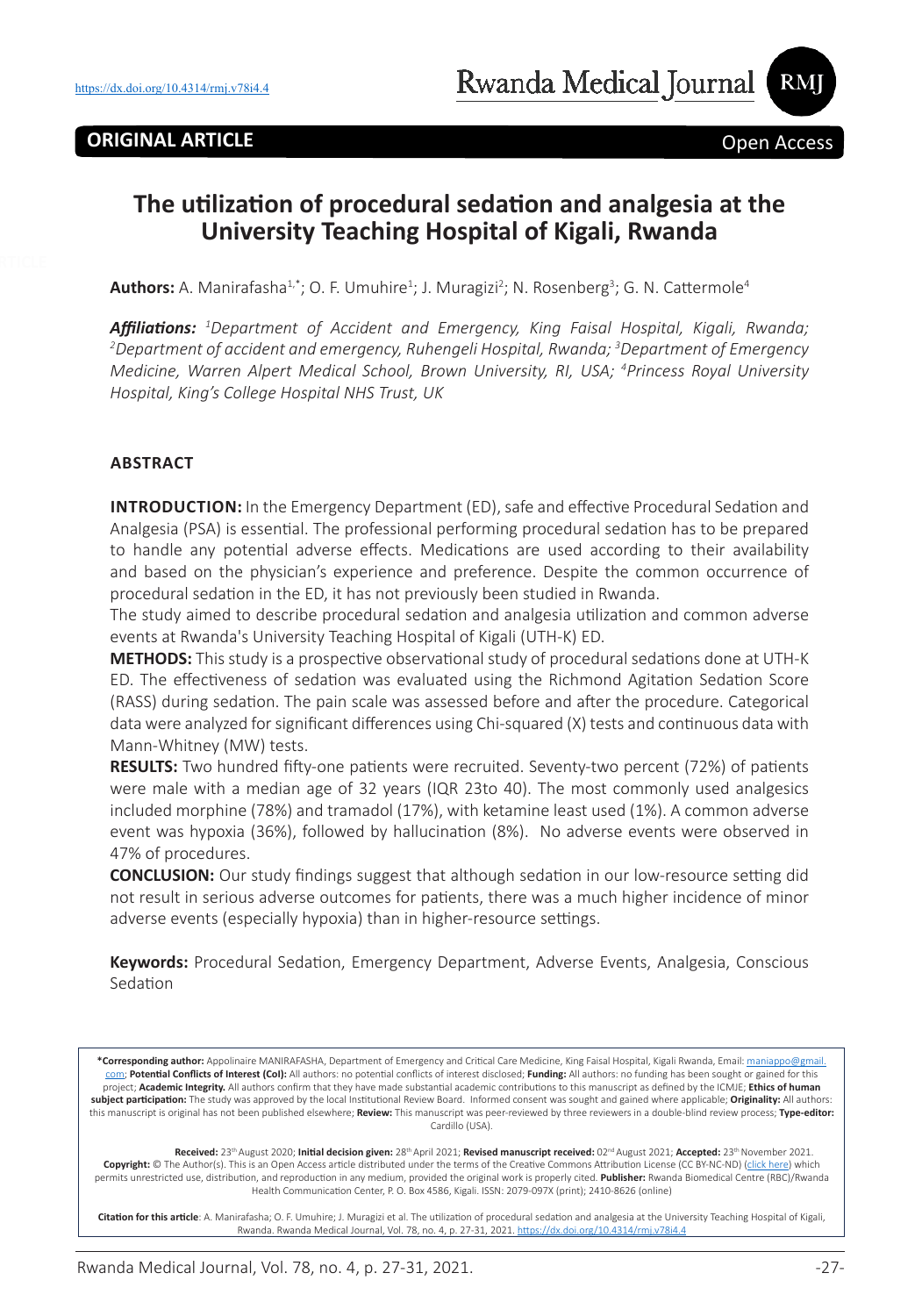## **INTRODUCTION**

According to the American College of Emergency Physicians, procedural sedation and analgesia (PSA) is "a technique of administering sedatives or dissociative agents with or without analgesics to induce a state that allows the patient to tolerate unpleasant procedures while maintaining cardiorespiratory function. PSA is intended to result in a depressed level of consciousness that allows the patient to maintain oxygenation and airway control independently" [1]. For safe PSA, resuscitation materials and medication are needed for the rescue of patients from adverse events.

Adverse events associated with PSA have been extensively studied in high-income countries. However, monitoring resources and medications used for PSA in low-income settings are often different. Because of this, adverse events associated with PSA in a low-income setting have not been adequately studied. This study analyzes adverse events associated with PSA when more readily available medications in developing countries are used.

The emergency department (ED) is a place where procedures requiring PSA are frequently performed. PSA use must be carefully monitored, and the person performing the procedural sedation must be prepared for adverse events and competent in managing them. The patient's level of sedation may differ depending on their physiology and comorbidities. Medication choice for procedural sedation may depend on availability as well as the medical provider's experience and preference [2]. Prior research has suggested that adverse events can occur in approximately 1.4-11% of cases. Commonly reported adverse events include: hypoxia, hypotension, tachypnea, bradycardia, agitation, aspiration, laryngospasm, intubation, vomiting and apnea [3]. Severe adverse events like intubation, laryngospasm, and aspiration are rare[3].

The most common drugs used for PSA are dissociative (Ketamine), sedative/hypnotics (propofol), opioids (morphine, fentanyl), and benzodiazepines (diazepam, midazolam). Sometimes combinations of fentanyl/midazolam or ketamine/propofol can be used [2,4]. The mode of delivering medications and dosage of these drugs depends on age, weight, medical conditions, and available monitoring methods [2]. Guidelines recommend that sedation be given in the presence

of a physician and that a physical examination and history of previous medical conditions be taken before authorizing sedation [4]. For the patient in need of deep procedural sedation, close monitoring is required. This can include capnography with an experienced physician ready to provide cardiopulmonary resuscitation if necessary [1].

Our study sought to evaluate the utilization, administration and frequency of procedural sedation medication, the effectiveness of sedation, pain control before and after the procedure, and the frequency of adverse events.

## **METHODS**

**Study design:** Prospective observational study at the University Teaching Hospital of Kigali (UTH-K).

**Participants:** All patients above seven years were part of the study after consenting. Pregnant women were excluded.

**Definitions:** Vital signs were measured before administration of sedation and 15 minutes postprocedure. Hypoxia was reported if pulse oximetry (SpO2) was less than or equal to 90%, in which case oxygen was given immediately. Bradycardia was defined as a heart rate of less than or equal to 60 beats per minute (bpm) in adults. Hypotension was defined as a systolic blood pressure measurement of less than or equal to 90 milimeters of mercury (mmHg). Adverse events, if they occurred, were immediately addressed.

The fasting state was defined as six hours without food and three hours without clear fluids. The non-fasting state was defined as patients who have taken clear fluids within three hours prior to procedure or food within six hours. General practitioners and postgraduates in year one or two and are considered junior doctors. Senior doctors refer to postgraduates in year three or four and consultants in emergency medicine and critical care.

Success was defined as the absence of adverse events, whereas failure was defined as the occurrence of an adverse event.

**Medications:** The medications used were given in standard dosages (Morphine 0.2mg/kg, ketamine 1-2mg/kg, propofol 1-2mg/kg, Diazepam 0.1- 0.2mg/Kg, midazolam 0.1-0.2mg/Kg). Ketofol was 50% ketamine and 50% propofol. As is standard practice in our setting, benzodiazepines are not routinely given before ketamine. Diazepam was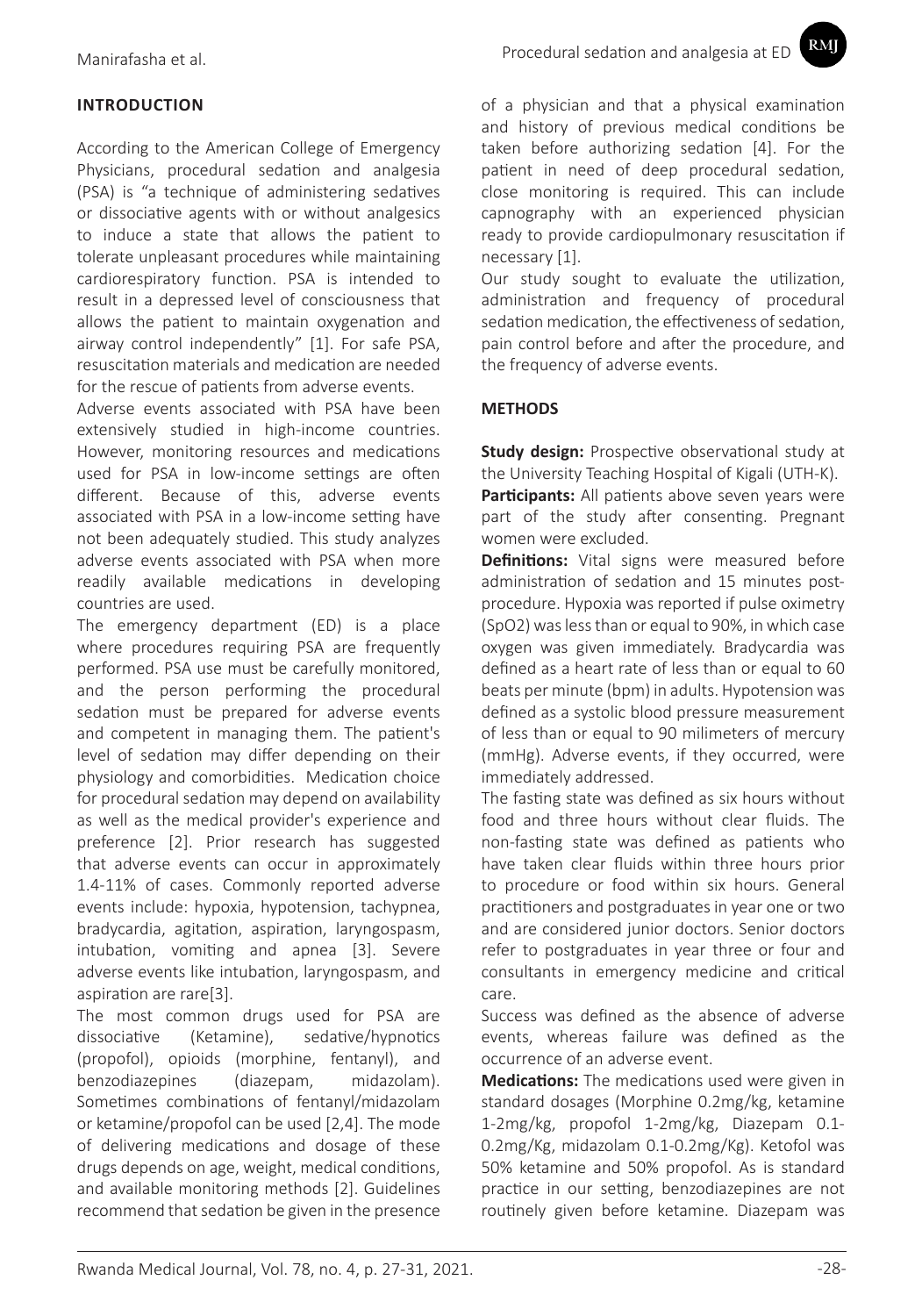RMI

given to patients who experienced hallucinations. Fentanyl and midazolam were excluded from our study as they were not available in our setting at the time of the study

**Data collection and analysis:** A questionnaire was developed for data capturing. Data were entered into an electronic database and analyzed using Microsoft Excel 2010® software (Microsoft Corporation). Categorical data were analyzed for significant differences using chi-squared (X) tests and continuous data with Mann-Whitney (MW) tests.

**Ethical approval**: This study has been approved by the University of Rwanda College of medicine and health sciences ethical committee No 101 CMHSIRB/2019 and UTH-K Ethical committee Ref: EC/CHUK/5048/2018.

#### **RESULTS**

In total, 251 patients were recruited. Data were not normally distributed. The majority were male at 72% (N=181). The median age was 32 years (IQR 23 to 40). The youngest patient enrolled was eight years old and the oldest was 88 years old. Ninety percent (90%) of the study population had no known comorbidities. The most common comorbidities were hypertension at 5% (N=13) and diabetes at 3% (N=7).

The analgesics used included morphine, which was used in 78% of cases (N=197), tramadol at 17%, diclofenac at 3%, ketamine at 1%, and paracetamol at 1%. The most common sedative agents used were ketamine at 68% and propofol at 26% of cases.

# **Total n=251 n=65 Ketamine n=173 Chi-square test n % n % n % p-value** Failure 128 51.0 35 53.8 85 49.0 0.518 Success 123 49.0 30 46.2 88 51.0 Hypoxia (SPO2<90 on RA) <sup>91</sup> 36.3 <sup>26</sup> <sup>40</sup> <sup>61</sup> 35.2 0.435 None 160 63.7 39 60 112 64.8 Hallucination 21 8.3 3 4.6 18 10.5 0.162 None 230 91.6 62 95.4 155 89.5 Nausea 11 4.4 3 4.6 7 4.0 0.846 None 240 95.6 62 95.4 166 96 Male 181 72.1 48 73.8 124 71.7 0.74 Female <sup>70</sup> 27.9 <sup>17</sup> 26.2 <sup>49</sup> 28.3 Comorbidities 25 10 4 6.2 20 11.6 0.218 No comorbidities <sup>226</sup> <sup>90</sup> <sup>61</sup> 93.8 <sup>153</sup> 88.4 Senior (PGY3 & PGY4) 75 29.9 24 36.9 46 26.6 0.12 Junior (PGY1 & PGY2) 176 70.1 41 63.1 127 73.4 Fasted 133 53 33 50.8 92 53.2 0.741 Not fasted 118 47 32 49.2 81 46.8

#### **Table 1: Comparison of propofol and ketamine groups**

*\*Categorical data,* 

*p values according to Chi-square test)*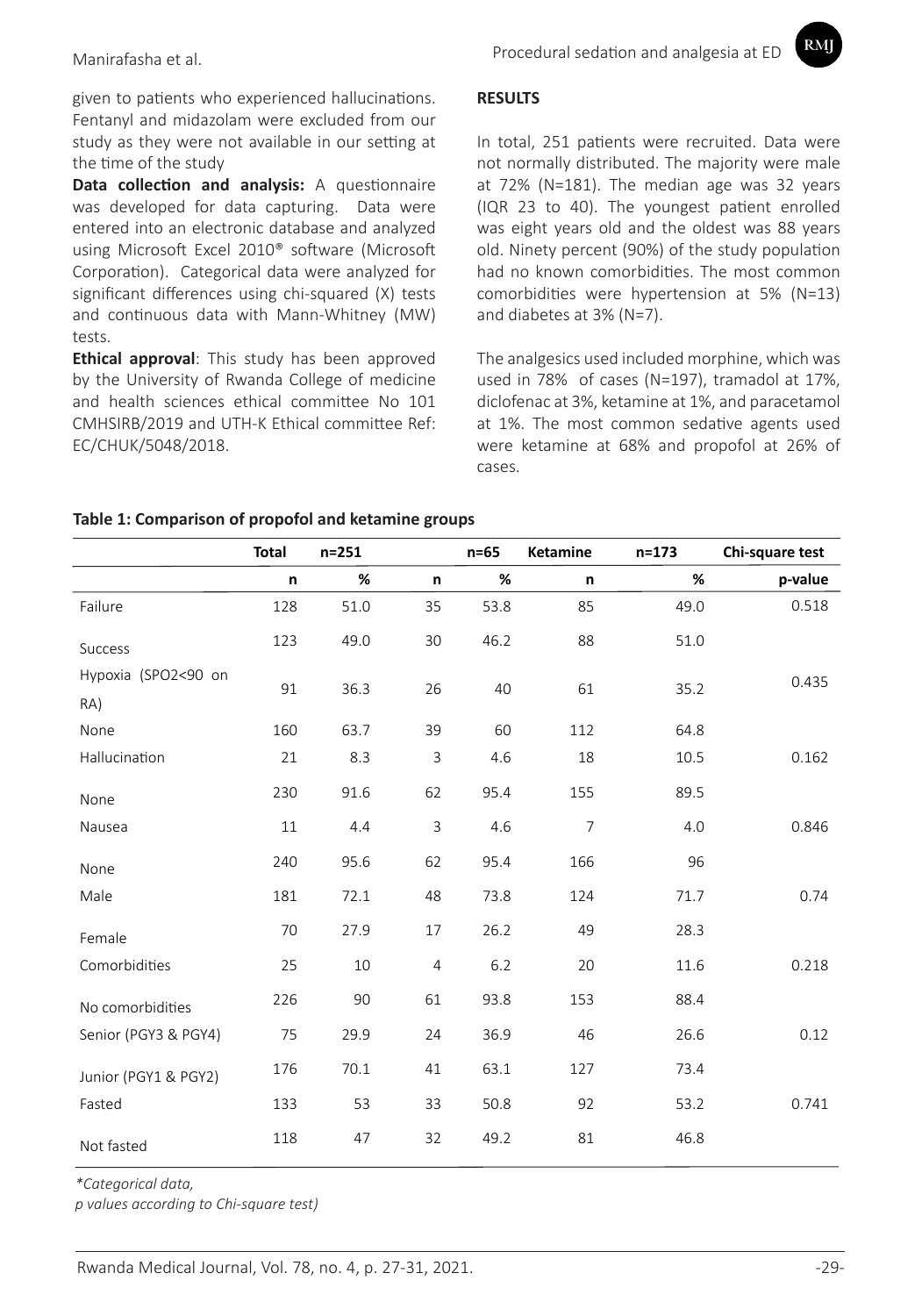The majority of our population was given Morphine and ketamine (57%), Morphine and propofol (20%), or Tramadol and Ketamine (14%).

Eighteen percent (18%) of the study population underwent a wound washout without associated fracture. Fracture wash out and immobilization accounted for 29% of procedures studied. Sixteen percent (16%) of procedures were for shoulder dislocations. Fracture reduction without washout made up 9% of cases.

Prior to procedural sedation, the median pain score was 5 (IQR 5 to 6). After the procedure, the median pain score was 2 (IQR 1 to 2). Median RASS (Richmond Agitation Sedation Score) was -2 (IQR -2 to -2).

The most common adverse events were hypoxia (36%) and hallucinations (8%). Forty-seven percent (47%) of patients did not develop any adverse events. All adverse events were minor and managed successfully. No advanced management (such as intubation) was required. Among hypoxic patients, none needed bag valve mask ventilation (BVM). Patients who hallucinated were managed with diazepam.

Patients who received propofol and those who received ketamine were compared as these made up the large majority of all sedatives used (94%). There was no significant difference in failure rates between propofol and ketamine groups (Table 1).

There was a non-significant trend towards senior doctors being more likely to use propofol than junior doctors. There were no significant changes in HR, RR, SBP and SpO2 in either of the ketamine or propofol groups or overall.

Post-procedure SBP was higher in failed procedures than in successful ones. Other than this, there were no significant differences between groups.



There were non-significant trends towards preprocedure HR higher in failures, pre-procedure pain scores lower in failures, senior doctors having more successes, and fasting patients involved in more successful procedures (Table 2).

#### **DISCUSSION**

Very few studies addressing this issue have been performed in Africa and no similar study has been conducted in Rwanda. Two descriptive studies on procedural sedation have been done in South Africa [5,6]. This study sought to show how PSA can be done safely using widely available medications. Although we found a high (53%) incidence of minor adverse events, none required BVM or intubation. Similar to our findings, prior studies done elsewhere have shown that propofol, ketamine, morphine, fentanyl, and midazolam are safe and effective in appropriate patients and are available in most health facilities.

Propofol or ketamine was used in 94% of cases at UTH-K ED, which may reflect the easy availability of these medications. Miner et al. showed a higher rate of respiratory depression in patients in the ketamine group than the propofol group, and recovery agitation was seen more frequently in patients receiving ketamine than in those receiving propofol. That same study showed no significant difference for those medications to cause hypotension [7].

A meta-analysis of 55 articles and 9562 instances of PSA that looked at the incidence of adverse events in PSA showed that hypoxia was common (40.2 per 1000 sedations, 4%), vomiting (16.4 per 1000 sedations), and hypotension (15.2 per 1000 sedations). Severe adverse events requiring emergency medical intervention were rare, with

|          | Overall |      | <b>Success</b> |      | <b>Failure</b> |      | Chi-square test |
|----------|---------|------|----------------|------|----------------|------|-----------------|
|          | n       | %    | n              | %    | n              | %    |                 |
| Diazepam |         | 0.8  |                | 0.8  |                | 0.8  | 0.83            |
| Ketamine | 173     | 68.9 | 85             | 69.1 | 88             | 68.7 |                 |
| Ketofol  |         | 2.8  | 4              | 3.3  | 3              | 2.3  |                 |
| Propofol | 65      | 25.9 | 30             | 24.4 | 35             | 27.3 |                 |

#### **Table 2: Comparison of drugs used for sedation**

*\*Categorical data,* 

*p values according to Chi-square test)*